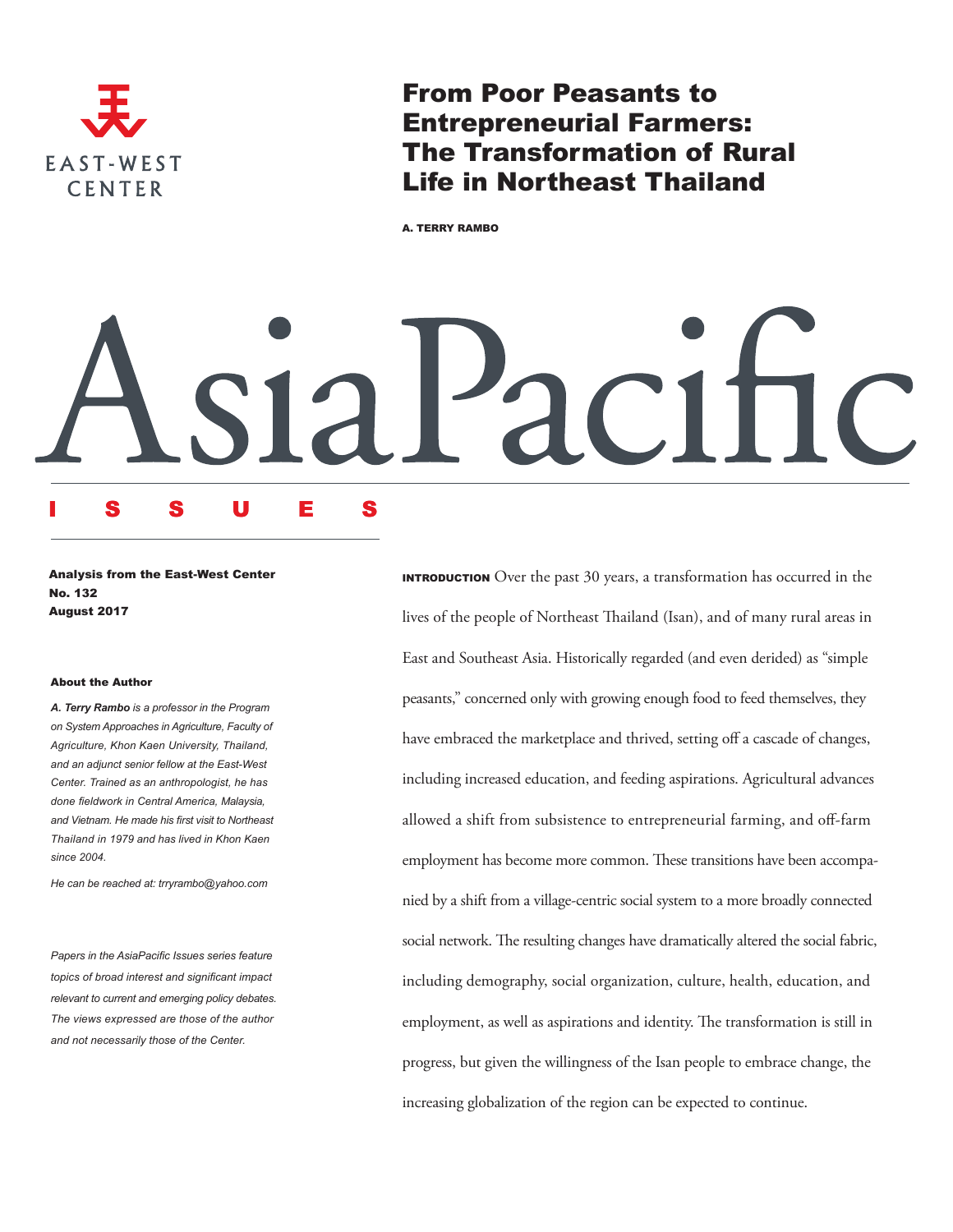*Analysis from the East-West Center*

From 2005 to 2014, when a military coup brought all political activity to a halt, Bangkok was kept in near-constant turmoil by massive street demonstrations that pitted the mostly agricultural population of the Northeastern Region (commonly called *Isan*) against the governing elite and the urban middle class. On one side of the barricades were the red-shirted supporters of populist prime ministers Thaksin Shinawatra (who was ousted by a coup in 2006) and his sister Yingluck (who was overthrown by the army in 2014), many of whom were farmers from the Northeast. On the other side were their yellow-shirted middle-class opponents from the capital city. Although the Red Shirts asserted that they were defending popular democracy, and the Yellow Shirts proclaimed their loyalty to the King and distaste for Thaksin's corruption, the real struggle was as much over regional, class, and cultural identity as it was differences in political ideology. At stake was the allocation of power and prestige in Thai society, which had traditionally privileged urban over rural, rich over poor, and the Central Region over the rest of the country. The predominantly rural people of Isan felt particularly aggrieved by their long-standing social and cultural subordination to Bangkok. They had appeared to be politically passive peasants for a long time, but that was clearly no longer the case.

The Northeastern Region covers one-third of the Kingdom's land area and is home to 22 million people, who constitute one-third of Thailand's total population. The mostly Lao-speaking inhabitants have historically been subsistence-oriented rice farmers, characterized by Thai elites as poor and unsophisticated, ignorant peasants who sold their votes to the highest bidder because they lacked the education and values needed to be good citizens.

*Isan villagers have never been the 'simple peasants' conceived of in the elite imagination*

In fact, however, the Isan villagers have never been the "simple peasants" conceived of in the elite imagination. Today their life as farmers is even more removed from that persistent historical stereotype, due to a process of very rapid change, one that has broadened their economic base and provided greater profits and increased social mobility. This process is referred to by social scientists as an "agrarian

transformation." It involves a major restructuring of agriculture from subsistence-oriented to marketoriented. It also involves changes in all aspects of rural life, including technology, economics, social relations, and cultural values.

Despite the magnitude of these changes, however, the perceptions of the region held by policymakers, the mass media, and the urban public in Thailand have lagged behind changes on the ground<sup>1</sup> so that many still conceptualize the situation of the rural Northeast according to an outmoded model ("the conventional model") that depicts the region as it was before it entered into a period of very rapid development beginning in the late 1980s.

According to this conventional view, the rural Isan people are poor, uneducated, and ignorant, insultingly referred to as "khwai" (buffalo) by some urbanites.2 In this view, the Isan farmers live their lives within the confines of their native villages, with their time horizon limited to the next crop and their only aspiration for the future being to produce sufficient rice to keep their families alive. It is true that Northeast Thailand is a relatively poor region because its rain-fed rice farming is so unproductive. Yields are low and unstable due to the poor resource base (infertile sandy soils, very limited availability of surface water) and unfavorable environmental conditions (limited and erratic rainfall).

Despite these severe constraints, people in rural areas of the region have survived by employing timetested environmental adaptations, especially reliance on a "diversified livelihood portfolio."3 This adaptation minimizes risk by avoiding over-reliance on any single source of income. This portfolio includes low input (limited labor and capital) subsistence-oriented production of sticky (glutinous) rice to meet household needs, growing of upland crops (such as cassava and sugarcane) to earn cash income, heavy reliance on wild resources that can be collected from fields, forests, and streams, out-migration to find new sources of income by working outside the region, and reliance in times of scarcity on a local safety net based on kinsfolk and fellow villagers.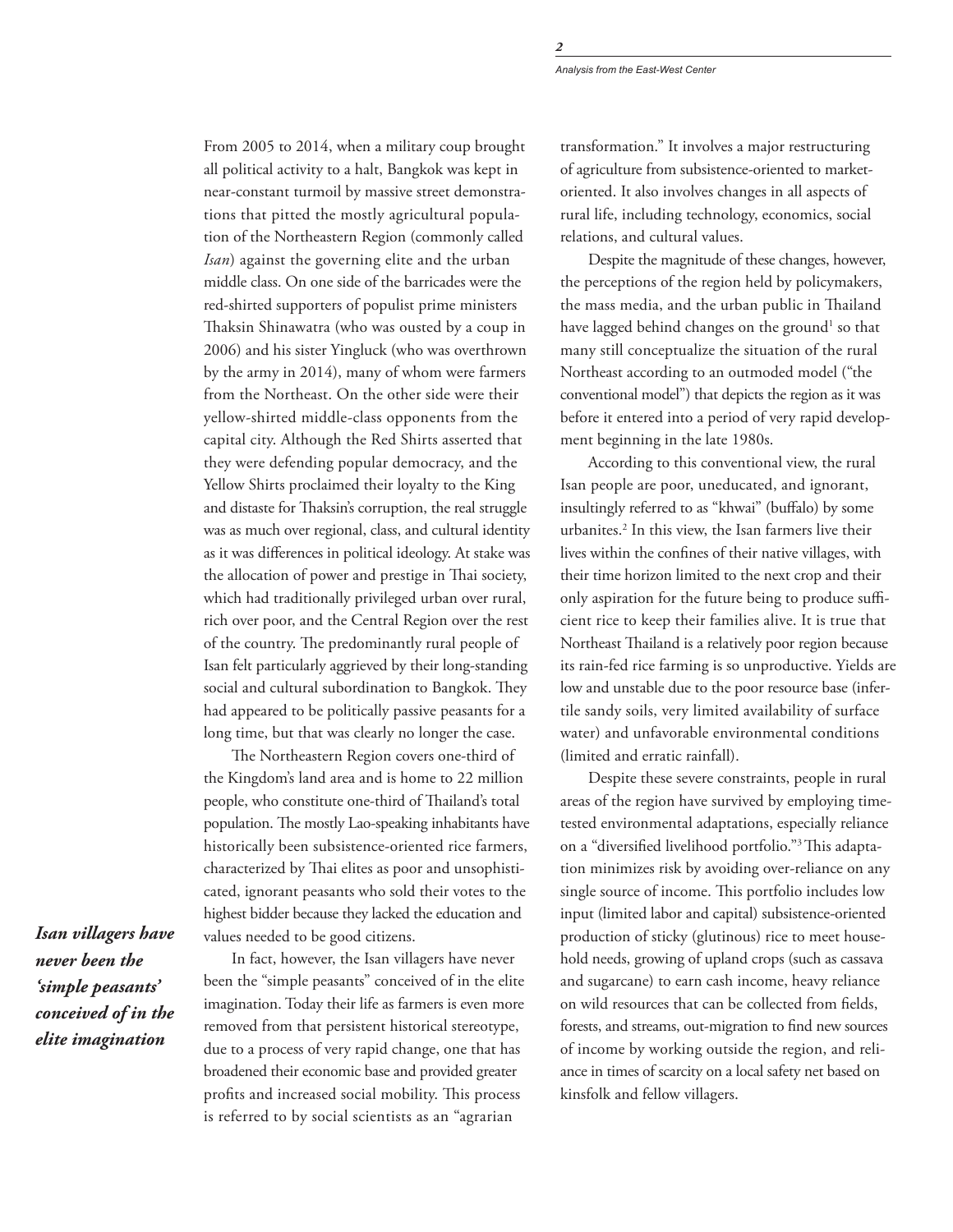*Analysis from the East-West Center*

The rural social system associated with the conventional model was characterized by a relatively high degree of egalitarianism, with little economic differentiation among households, low educational levels, limited integration into the larger national social and economic systems, and high levels of community solidarity.

*The 'conventional' model of life in the Northeast has given way to the 'transformational' model* 

Although the conventional model was a useful framework for understanding the Northeast until the end of the 1980s, the situation has changed so profoundly since then that it no longer reflects reality and a new "transformational" model has emerged. Adoption of a high-quality glutinous rice known as RD6, combined with mechanization and smallscale supplementary irrigation has largely solved the problem of rural food security while allowing farmers to plant a larger share of their land to jasmine rice, which is raised as a cash crop, providing rural households with a new source of income. Sale of jasmine rice to the market is now the largest single source of agricultural income of farm households.<sup>4</sup>

Agricultural intensification, diversification, and specialization have occurred to an extent unimaginable a few years ago. Relying on remittances sent back to their families by migrant workers as well as cash earned by engaging in off-farm employment in new factories and service jobs in local urban centers, Isan farmers have been rapidly adopting modern agricultural technology. Households continue to rely on a diversified livelihood portfolio. However, it is increasingly based on production of high-value cash crops and livestock, with increased dependence on off-farm employment as the main source of income. There is also a growing dependence on social networks extending far beyond the boundaries of the villages, with connections outside the villages and government assistance providing a safety net to replace the weakened village solidarity.<sup>5</sup> The rural social system is also changing, with declining rates of poverty, increasing levels of economic differentiation, improving levels of education, declining community solidarity, and ever-deepening integration with national and global social and economic systems.<sup>6</sup>

The agrarian transformation is deeply affecting every dimension of rural existence, including

demography (out-migration, declining fertility, population aging), social organization (increased economic stratification, emergence of new types of household structures, expansion of external social networks, and weakening of village solidarity), culture (erosion of indigenous knowledge, adoption of cosmopolitan cultural patterns), health (increased prevalence of obesity and diabetes, drug addiction and alcoholism), education (increased number of years of mandatory schooling, increased valuation of education as a route to upward mobility), employment (scarcity of agricultural labor, off-farm employment as a main source of income), to mention only some of the most evident types of change.

## Changes in Agricultural Technology

In recent years, Northeastern Thai farmers have adopted new technologies at an ever-accelerating rate. Motorized two-wheeled hand tillers displaced buffalo for plowing in the 1990s and are now, in turn, being displaced by four-wheeled tractors. Mechanical threshing machines and combine harvesters are widely used. New improved rice varieties, notably RD6 and KDM105, have replaced thousands of traditional local varieties, while the use of chemical fertilizers and pesticides has greatly increased. So it is evident that Isan farmers are not innately conservative or resistant to change.

For example, it had long been assumed that mechanization of rain-fed rice farming in the Northeast was unlikely to occur very fast or proceed very far. Adoption of modern machinery was constrained by the subsistence orientation, low productivity, and cheap labor that characterized rainfed rice farming. In recent years, however, spurred by the growing shortage of agricultural labor, mechanization of rice agriculture has been occurring at an everaccelerating rate.

A number of interacting factors appear to be driving the process of mechanization, including a shift from production of sticky rice for home consumption to production of non-sticky rice for market; the out-migration of workers seeking jobs in urban centers and the movement of rural laborers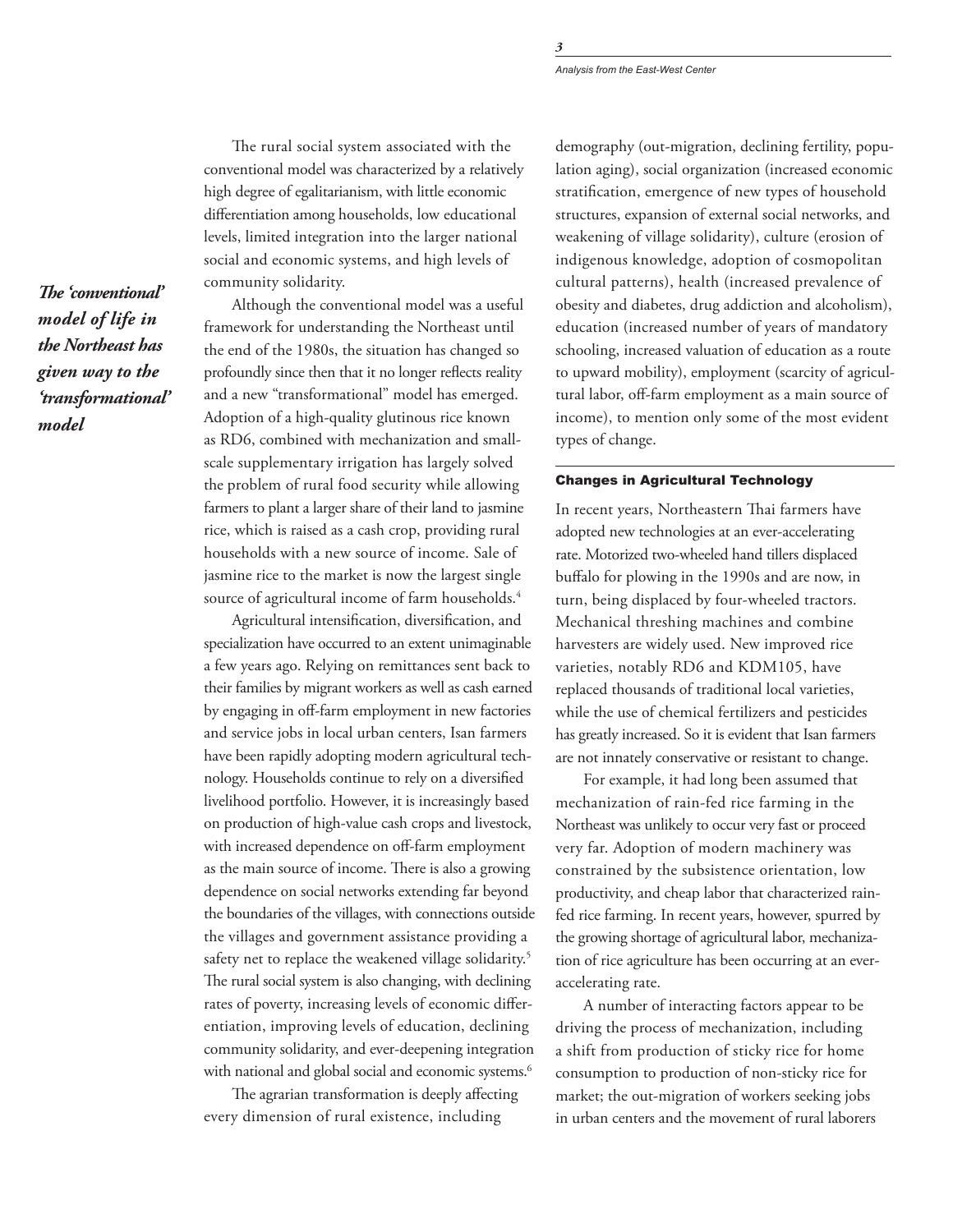|                                        | <b>Conventional Model (1980s-early 1990s)</b>                                                                                                                                            | <b>Transformational Model (mid-1990s-present)</b>                                                                                                                                                                           |
|----------------------------------------|------------------------------------------------------------------------------------------------------------------------------------------------------------------------------------------|-----------------------------------------------------------------------------------------------------------------------------------------------------------------------------------------------------------------------------|
|                                        | <b>Mode of Production</b>                                                                                                                                                                |                                                                                                                                                                                                                             |
| Type of agricultural system            | Survival-oriented "peasant" agriculture                                                                                                                                                  | Profit-oriented "semi-capitalist" agriculture                                                                                                                                                                               |
| Objectives of production               | Production of glutinous rice for household consumption<br>with supplementary production of cash crops                                                                                    | Production of cash crops, including non-glutinous rice, for<br>market with production of glutinous rice for household<br>consumption                                                                                        |
| Household adaptive strategy            | Reliance on a diversified portfolio of primarily local<br>sources of income                                                                                                              | Increasing reliance on specialized sources of income, both<br>local and extra-local with more than half of household<br>income from off-farm sources                                                                        |
|                                        | <b>Productive Technology</b>                                                                                                                                                             |                                                                                                                                                                                                                             |
| Type of agricultural technology        | Traditional technology with some use of modern<br>technology                                                                                                                             | Mostly modern technology                                                                                                                                                                                                    |
| Mechanization                          | Two-wheeled hand tillers replacing buffalo-drawn plows                                                                                                                                   | Four-wheeled tractors, combine harvesters, water pumps,<br>pickup trucks                                                                                                                                                    |
| Rice varieties                         | Many different local varieties adapted to specific<br>conditions in different types of fields.                                                                                           | RD6 and KDHM105 are dominant varieties                                                                                                                                                                                      |
| Chemicals                              | Limited use of chemical fertilizer                                                                                                                                                       | Heavy use of chemical fertilizers and pesticides                                                                                                                                                                            |
|                                        | <b>Livelihood System</b>                                                                                                                                                                 |                                                                                                                                                                                                                             |
|                                        | Rainfed rice Low and unstable yields, traditional glutinous varieties,<br>limited use of chemical fertilizer, hand tillers used for<br>plowing                                           | Higher and more stable yields, improved glutinous and<br>non-glutinous varieties, increased use of chemical fertilizer<br>and pesticides, mechanization of all steps of cultivation,<br>supplementary irrigation            |
|                                        | Cash crops Low value kenaf and cassava in upland fields                                                                                                                                  | High value sugarcane, rubber, and specialty crops in upland<br>fields, gardens, and upper paddy fields                                                                                                                      |
| Wild products                          | Heavy reliance on edible wild plants and animals collected<br>from forest, water bodies, and fields                                                                                      | Decreased reliance on wild products; specialization in<br>collection for urban markets                                                                                                                                      |
| Local off-farm employment Very limited |                                                                                                                                                                                          | More than half of household income obtained from<br>off-farm sources                                                                                                                                                        |
| Extra-local off-farm employment        | Short-term circular migrants bring back savings to improve<br>living standard of rural households                                                                                        | Long-term migrants send back remittances to help support<br>rural households and invest in agricultural production                                                                                                          |
| Emergency welfare assistance           | Reliance on help from kindred and neighbors in village                                                                                                                                   | Reliance on help from extended extra-local social networks<br>and government agencies                                                                                                                                       |
|                                        | <b>Social System</b>                                                                                                                                                                     |                                                                                                                                                                                                                             |
| Demography                             | Young population with low dependency ratio                                                                                                                                               | Aging population with high dependency ratio                                                                                                                                                                                 |
|                                        | Family structure Nuclear households are dominant form                                                                                                                                    | An increased number of skipped generation and truncated<br>households                                                                                                                                                       |
| Cultural values                        | Shared poverty within village community. Limited<br>aspirations for upward social mobility. Low value placed<br>on formal education. Children expected to become farmers<br>like parents | Individualistic struggle for wealth. Greatly expanded<br>aspirations for upward mobility with formal education<br>of children seen as main means for improving status.<br>Children expected to obtain jobs in urban centers |
| Equitability                           | Relatively little economic differentiation among<br>households. Most households own sufficient land to<br>meet subsistence needs.                                                        | Increasing economic differentiation with a few wealthy<br>households owning large land areas and the majority of<br>poorer households having insufficient land to meet needs                                                |
| Solidarity                             | Numerous local-level institutions (temple, formal and<br>informal social groups, labor exchanges, food-sharing with<br>kin and neighbors) bind village households together               | Declining role of local-level integrative institutions and<br>growing importance of incorporation of individual<br>households into extra-local social networks                                                              |
| Autonomy                               | Households capable of meeting most subsistence needs<br>from local resource base with limited dependency on<br>inputs from extra-local sources                                           | Households heavily dependent on extra-local sources of<br>income, production inputs, and information                                                                                                                        |

# Table 1: "Conventional" and "transformational" models of the agricultural system of Northeast Thailand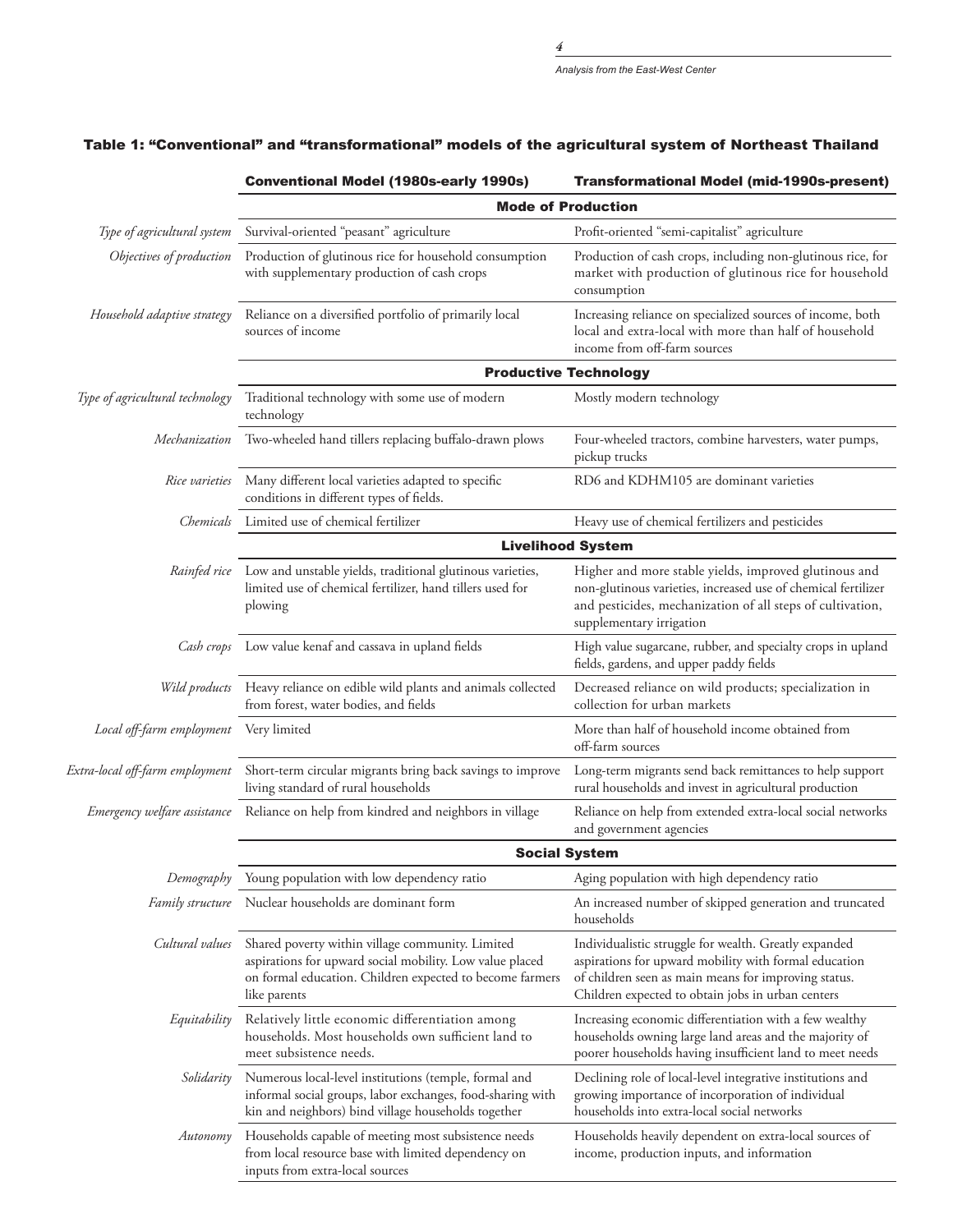*Analysis from the East-West Center*

into local non-agricultural employment with a consequent sharp decline in the size of the agricultural labor pool and a steep rise in wages paid for farm work; the decline in use of labor exchange arrangements among neighbors; and the increased access of farm households to capital due to cash remittances received from members engaged in off-farm employment.

Many village households have also invested in purchasing motor vehicles. Motorbikes have become virtually a necessity of life in the countryside, and wealthier households often own pick-up trucks, which they use for personal transportation and also to earn income by hauling their neighbors' crops to market.

## Social System Changes

Changes in agricultural technology and practices have been accompanied by multiple changes in the rural social system, including human health, the nature of rural-urban interactions, the distribution of age groups within the population, household composition and livelihood systems, community social organization, and cultural values, aspirations, and sense of identity.

### **Traditional Versus Modern Health Problems.**

The rural population in the Northeast is in the midst of an "epidemiological transition" in which traditional diseases and health problems such as malnutrition, anemia, and goiter are declining but modern diseases and health problems including obesity, type II diabetes, AIDS, alcoholism and drug addiction, and traffic deaths and injuries are rapidly increasing.

While malnutrition and the prevalence of underweight and stunted children have greatly declined over the past 20 years, recent changes in diet and lifestyle have led to an explosion of obesity. A diet that formerly contained only small amounts of fats and sugars has been transformed by greatly increased consumption of "fast foods." Village shops sell many high-calorie packaged snacks and soft drinks. At the same time as calorie consumption is rising, human energy expenditure in farming is declining as machines replace human muscle power. Instead of walking, villagers use motorbikes to visit neighbors' houses, even those located close by. Children spend much more time sitting in school and less time helping their parents doing chores than in the past. Associated with the increase in the number of overweight people is a rapid increase in the incidence of diabetes mellitus. The Northeast now has one of the highest rates of type II diabetes in the world.7

## **Changes in the Nature of Rural-Urban Interactions.**

Tighter integration of rural villages into larger economic and social systems has led to a form of "rural urbanization," in which many goods and services that were formerly only available in large cities are now readily accessible in villages. Mobile telephone service is available everywhere except in the remote mountains, and almost every villager in Isan has a mobile phone.

At the same time as their villages are becoming urbanized, rural people are developing closer relations with regional cities, which play an ever-increasing role in their lives. Until very recently, cities in the Northeast were quite small and had a relatively limited influence on agricultural activity in their hinterlands. In recent years, however, growth of urban populations and expansion of urban settlements into the surrounding countryside has been very rapid. Urban sprawl is exerting especially high pressure for change on agricultural systems in the peri-urban zone of transition between the cities and the countryside, where suburban housing estates compete with farms for land. Expansion of the area of urban settlement is pushing up the value of agricultural land in the periurban zone, leading many farmers to sell their land to developers for quick profits. Some invest this capital in buying land further away from the city where they continue farming but others spend the windfall on immediate consumption and end up as landless laborers. The growth of the urban market also creates new opportunities for those peri-urban farmers who are able to shift from growing rice to the production of high-value specialty crops (e.g., organic vegetables, flowers, and dairy products) desired by affluent city people. Access to urban employment opportunities is facilitating development of what might be called

*The Northeast has one of the highest rates of type II diabetes in the world*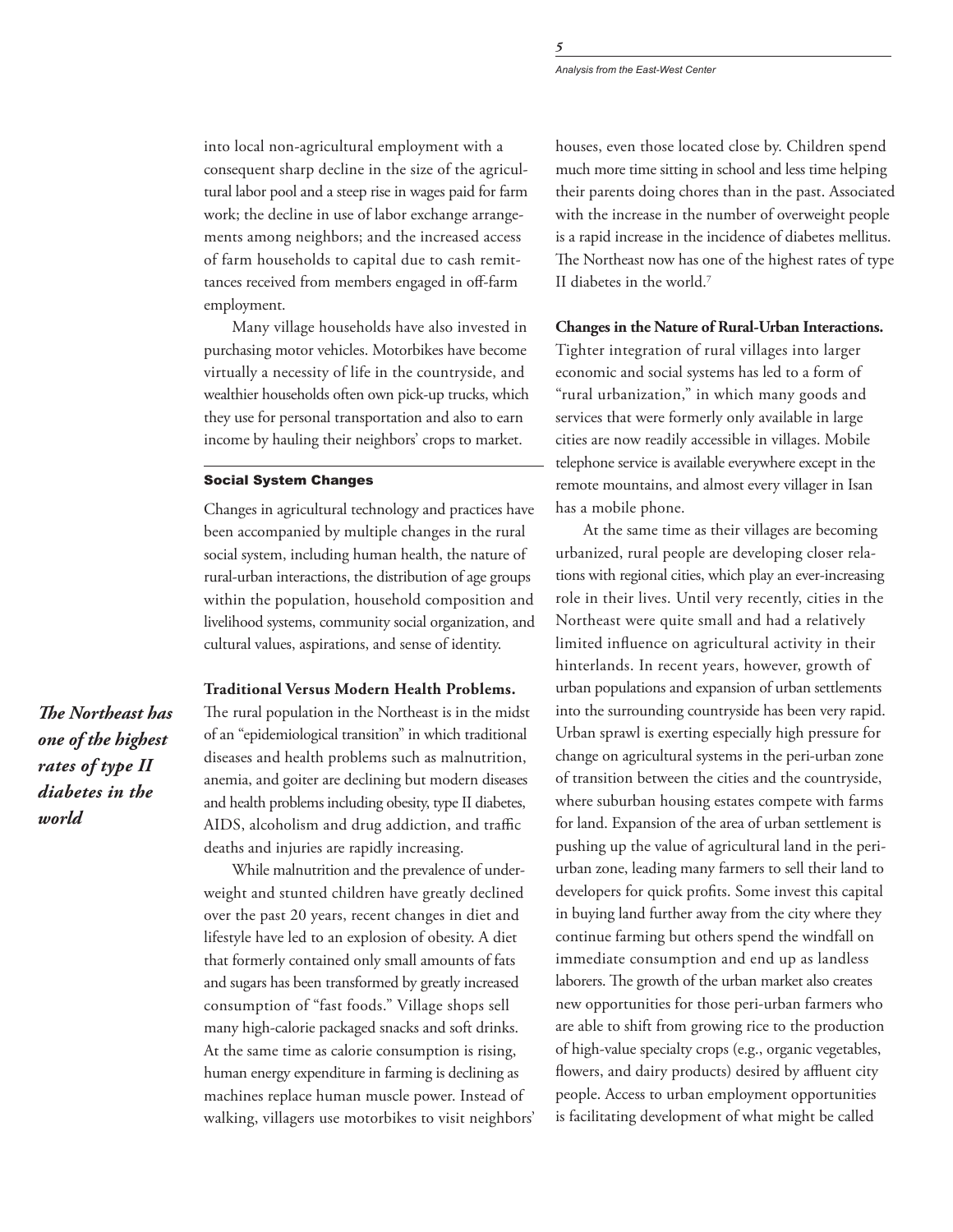"weekend farmers," i.e., rural people who work in urban jobs on weekdays but carry out agricultural activities in the evenings and on holidays.

#### **Population, Household Composition, and**

**Livelihoods.** The rate of population growth has slowed while average life expectancy has been greatly extended from about 50 years in the 1960s to over 70 years in the 2000s. The population is aging, with the share of children and young adults declining and the share of those over 60 growing. In the Northeast, the effects of changes in fertility and mortality on the distribution of age groups within the population are accentuated by the high rate of out-migration as young adults move to Bangkok in search of employment opportunities. One major consequence of these demographic changes is that rural households are much smaller than previously. There are growing numbers of households composed only of grandparents and grandchildren and those made up only by an elderly couple or a solitary widow or widower.

Accompanying these changes in household composition are profound changes in sources of household income, including a growing share of income from non-agricultural sources. For the region as a whole, more than half of rural household income now comes from non-agricultural sources.

## **Changes in Community Social Organization.**

Until the 1980s, Northeastern rural villages were relatively cohesive communities with shared values, limited economic differences among households, and a high level of solidarity based on kinship ties and participation in community social activities, often centered on the temple. In recent years, however, village solidarity has markedly declined. Exchange labor has virtually disappeared, with farmers relying exclusively on hired workers to assist them at peak periods in the rice production cycle. Village households increasingly depend for social support on government assistance and their own extended family networks and rely much less on assistance from neighbors or village welfare institutions. One major social change that may contribute to the decline in community solidarity is the increasing tendency for

households to move out of densely populated villages to live independently on their own farmsteads, where they are physically quite isolated from neighbors.

#### **Cultural Values, Aspirations, and Sense of Identity.**

The prevalent image of Isan people in the Thai mass media is of tradition-bound and village-centered peasants having only very limited involvement with or knowledge of the larger world,<sup>8</sup> the Isan equivalent of the American "hillbilly" stereotype. This image is almost the opposite of reality. Rural people in Isan may well be the most dynamic and receptive to change of any people in the Kingdom.<sup>9</sup> Although often referred to as "peasants," the people of Isan were never fully incorporated into the absolutist Siamese feudal system. Instead, until the administrative reforms of the 1890s, they lived in relatively autonomous villages that were under the rule of local chiefs with very limited coercive power to control the lives of their rural subjects.10 Consequently, Isan villagers never developed the "dog-eat-dog" competition for resources among individuals and families typical of peasants in highly developed feudal societies, neither was individual initiative suppressed by communal pressure for conformity as it was in these societies.

Since the 1970s, they have eagerly embraced globalization, both by finding employment in exportoriented factories in Bangkok and on the east coast of Thailand and by migrating in large numbers to live and work abroad. Many Isan laborers are employed in construction, agriculture, and factory work in the Middle East, Taiwan, and South Korea. Many Isan village women have married foreign husbands and live abroad with their spouses, who are mostly Western Europeans and Americans. These women send a steady stream of remittances back to their families in the villages. In many cases, the foreign husbands have moved to reside in their wives' home villages. No official data are available on the numbers of foreigners involved, but almost every village now has at least one foreigner in residence. Although many in the Thai elite view women who marry foreigners as being little better than prostitutes who are immoral seekers after material wealth (although they are also sometimes presented as naive victims of

*The image of Isan people as equivalent to the American 'hillbilly' stereotype is almost the opposite of reality*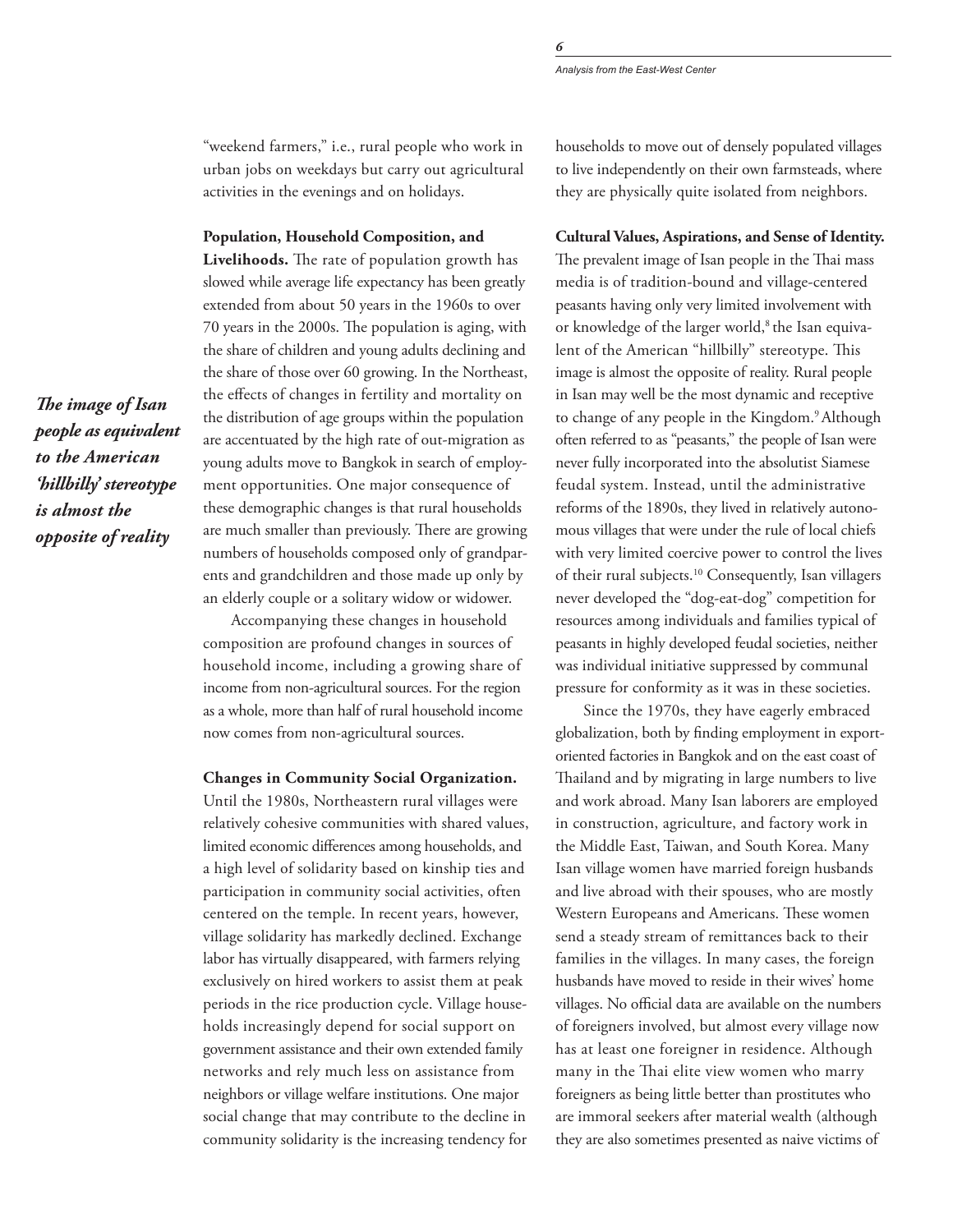neocolonialist sex trafficking), an alternative view is that these women, who are often widows or divorcees with little chance of finding a Thai husband,<sup>11</sup> have found an innovative way to expand the diversified portfolios of their families, by tapping a new source of income.12

The underlying character of the Isan people has not changed, and the willingness to take risks to find and exploit new resources is still highly valued. Recently, however, there has been a major shift in the attitude toward education which is reflected in the investment preferences of rural households. Parents used to favor investment in land, hoping to increase their holdings to have a sufficiently large area to be able to give each of their children a farmstead when they became too old to work it themselves. Thus, they tended to pull their children out of school as early as was legally allowed, so they could augment household labor resources. Now, parents prefer to invest in educating their children so that they can obtain non-farm employment in the cities that will allow them to support their elderly parents with remittances. At Khon Kaen University, for example, there are many graduate students from Isan farm families. Their parents, most of whom have only a few years of primary education, definitely do not expect or want them to return to farming after getting their degrees, and they themselves have no desire to do so.

One of the most important recent changes in the culture of Isan villagers is the change in the way they perceive themselves and their place in the world. Although never the servile peasants that many in the urban elite imagine them to be, increased education levels and the experience of participation in mass political movements, first the communist mobilization of villages in the 1960s–1980s, then the organizational work by NGO community development activists in the 1990s, and most recently the Red

Shirt movement and the formation of "Red villages," have profoundly affected the villagers' sense of self.<sup>13</sup> Several professors at Khon Kaen University who have been conducting research in rural areas in Isan since the 1970s have observed that rural people, while still almost always friendly and helpful, no longer treat them with the automatic deference that used to be granted to any educated outsiders visiting their villages. Accompanying this change in sense of self is a new-found pride in being "luuk Isan" (children of the Northeast). Gone are the days when Isan children, going off to Bangkok to pursue higher education, would be cautioned by their parents against speaking Lao in public for fear that they would be ridiculed as country bumpkins. Given these changes, it is hardly surprising that the majority of the core participants in the Red Shirt demonstrations in Bangkok were members of the newly emerging Isan rural middle class<sup>14</sup> who had gained considerable education and become entrepreneurial farmers.

## No Turning Back

Because the agrarian transformation of Northeast Thailand is still very much a work in progress it would be foolhardy to try to predict in detail how it will turn out in the future. What is already evident, however, is that the traditional subsistence-oriented agricultural system has largely been replaced by a capitalist market–oriented one that is inextricably linked to the national and global markets, just as the old village-centric social system has been subsumed into a multiplicity of extended networks that tie the Isan villagers ever more closely into the larger world. Barring a catastrophic meltdown of the global system, it can reasonably be expected that the rural people of Northeast Thailand will become ever more deeply integrated into national, regional, and global economic and social systems.

*This is an abridged and revised version of the author's paper entitled "The Agrarian Transformation in Northeast Thailand: A Review of Recent Research" in the journal* **Southeast Asian Studies** *(Vol 6. No 2, 2017). The writing of this paper was supported by a grant (BRG5680008) from the Thailand Research Fund (TRF) Basic Research Program to the author but the views expressed in it are not necessarily shared by TRF.*

*Parents used to favor investment in land, and now prefer investing in educating their children*